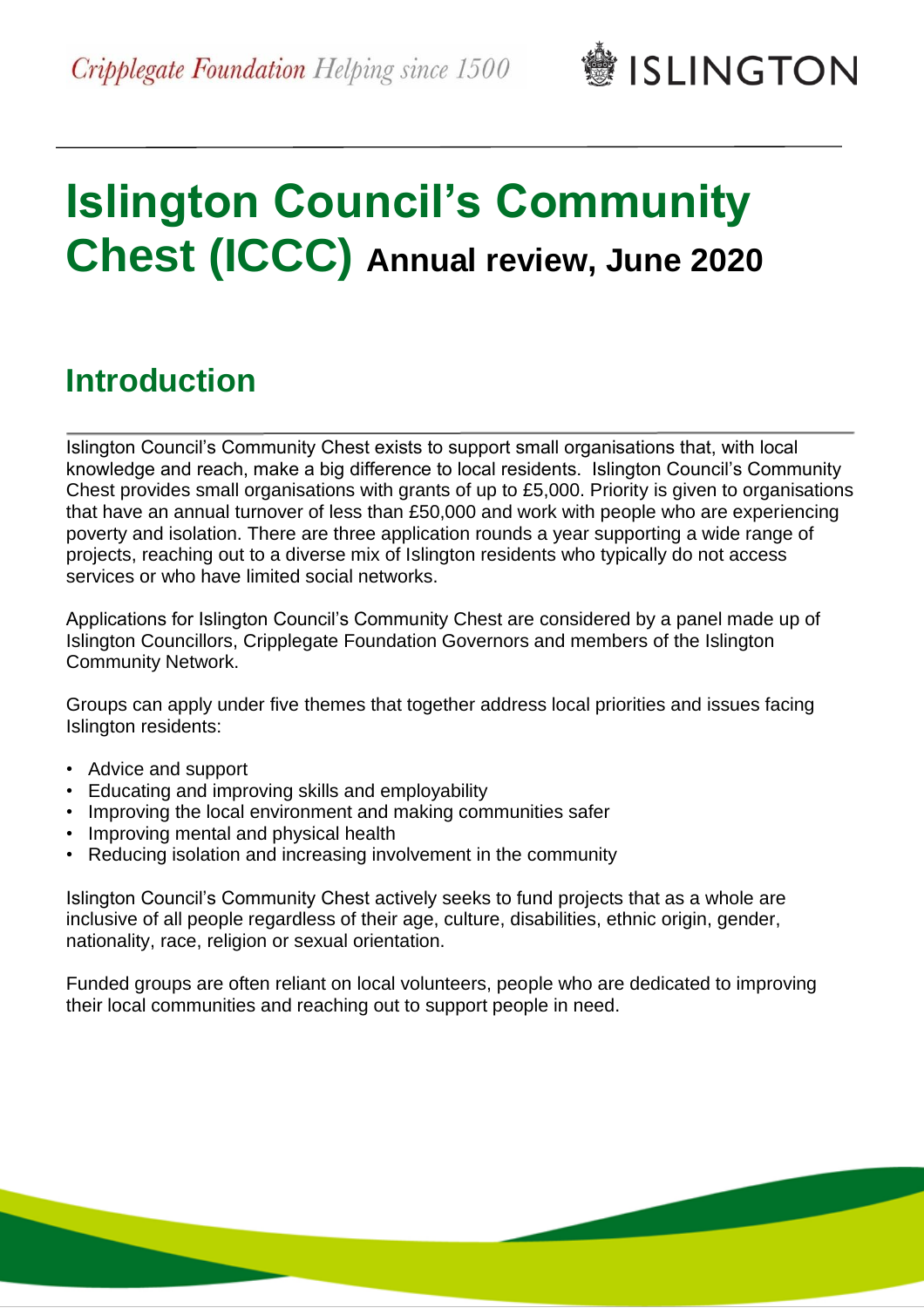#### **Who Islington Council's Community Chest reached in 2019/2020**

- 80 community groups applied to Islington Council's Community Chest in 2019-20
- 59 community groups (74% of applicants) were awarded funding, totalling grants of over £252,383
- 14 (24%) of the 59 funded groups were new to Islington Council's Community Chest
- 17 (29%) of the 59 funded groups have received 5 or more grants



#### **Who Islington Council's Community Chest reached in 2018/19**

- 76 community groups applied to Islington Council's Community Chest in 2018-19
- 51 community groups (67% of applicants) were awarded funding, totalling grants of over £219,000
- 14 (28%) of the 51 funded groups were new to Islington Council's Community Chest
- 18 (35%) of the 51 funded groups have received 5 or more grants



As the tables above show, the ICCC Programme was able to distribute more grants, with a higher proportion (almost three quarters) of applications successfully receiving funding in 2019/20 compared to the previous year. This was largely as a rsut of increased funds due to the release of a historical underspend to be utilised on grant expenditure during 2019/20.The overall number and proportion of both first time applications and those that have received five or more grants remained fairly consistent with the previous year ensuring that there was a good balance between funding for new and emerging projects and long term support.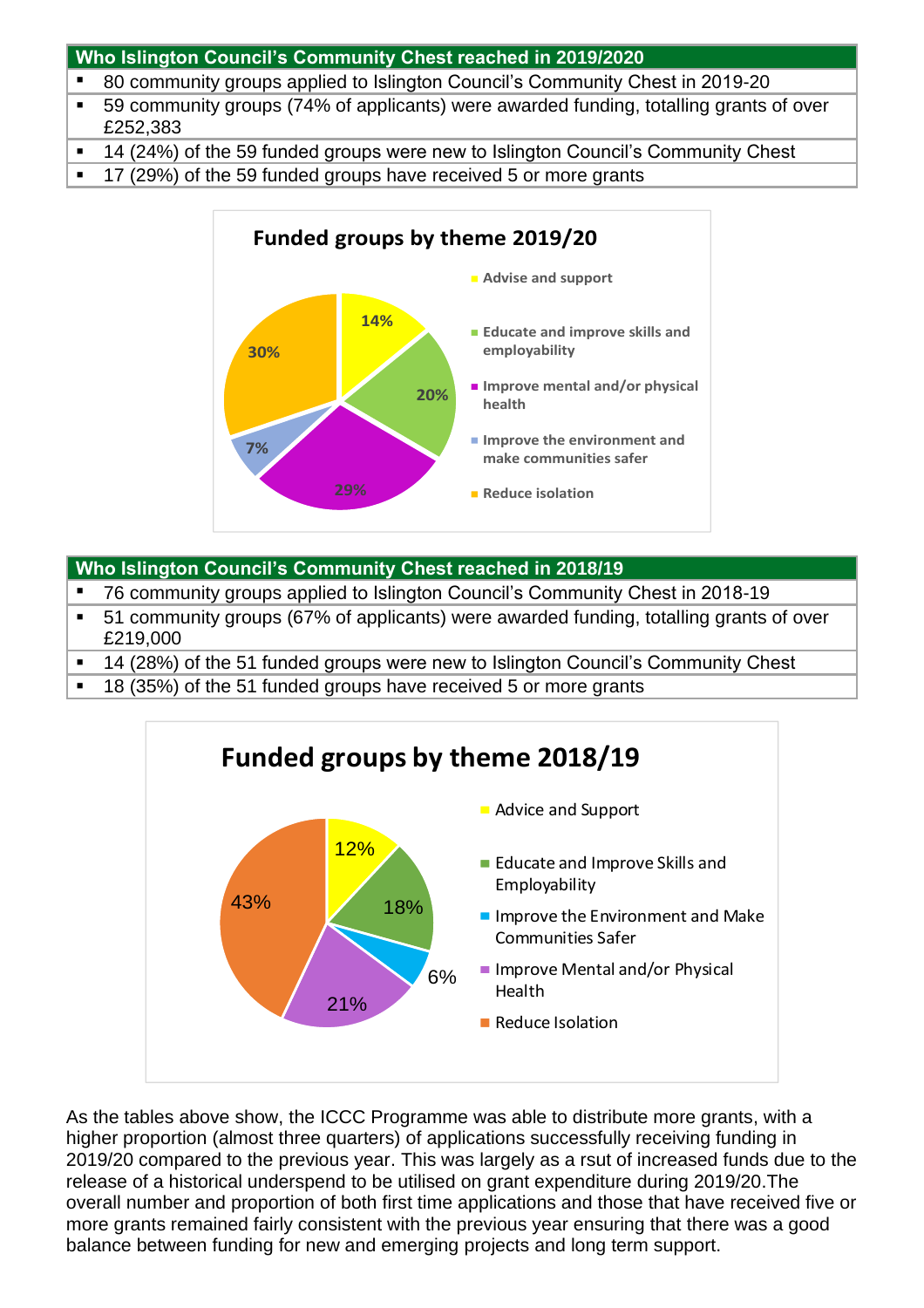The pie charts above demonstrate that the balance across funding priorities improved in 2019/20 compared to 2018/19. Traditionally underrepresented themes of Advice and Support and Improving the Environment and Making Communities Safer both increased as a proportion of overall applications while Reducing Isolation's decreased. This was balanced against a significant increase in the proportion of groups funded under the supporting people's mental and physical health priority.

### **Facts and figures – who we reached in 2018/19**

The charts below provide a breakdown of the age, ethnicity, and gender of all people that have benefited from the support provided as a result of Islington Council's Community Chest funding over the 2018/19 period. The data is derived from returned monitoring reports so provide an accurate reflection of the work actually undertaken. The breakdowns demonstrate that the ICCC programme has good reach into BAME communities, representing 65% of overall beneficiaries compared to 32% overall population (not including Irish/White Other). While adults, including specifically older people (that make up almost a third of total beneficiaries) are over represented in terms of overall beneficiaries this is largely as a result of two projects working with a large number of older people across their activities.

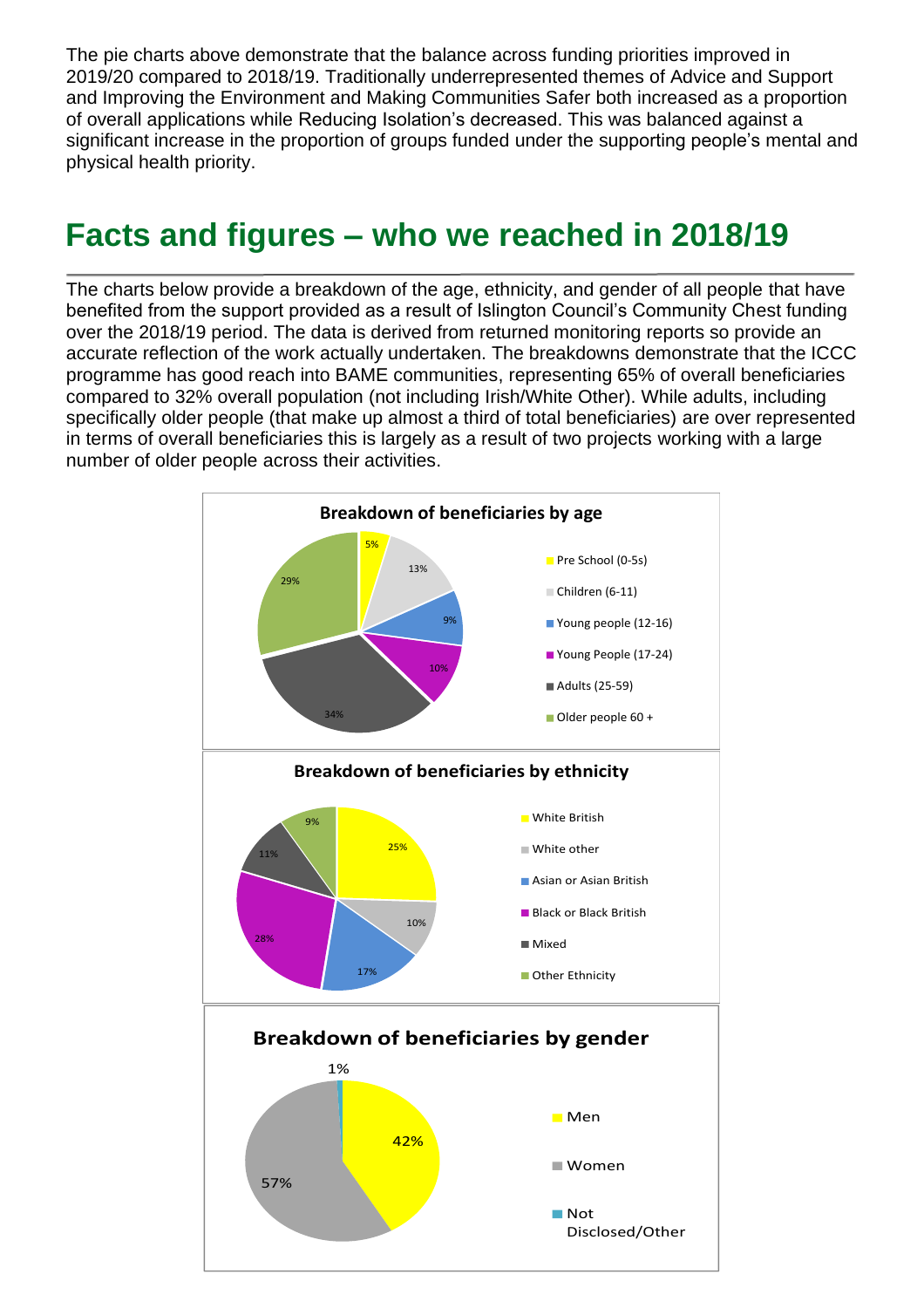# **List of grants**

### **List of grants awarded April 2019–March 2020**

| <b>Advice and Support</b> |                            |                                             |        |
|---------------------------|----------------------------|---------------------------------------------|--------|
| Round 1 June 2019         | Eritrean Community in the  | <b>Empowering Families</b>                  |        |
|                           | UK (ECUK)                  |                                             | £5,000 |
| Round 1 June 2019         | Jigsaw.GC                  | <b>Educational workshops</b>                | £3,908 |
| <b>Round 2 Nov 2019</b>   | Archway Childminders,      | Improved baby area, literacy and art        |        |
|                           | Parents and Carers Group   | provision                                   | £1,930 |
| <b>Round 2 Nov 2019</b>   | <b>MEWSO</b>               | <b>Rebuilding Lives</b>                     | £5,000 |
| <b>Round 2 Nov 2019</b>   | One True Voice             | Pathfinder Program                          | £5,000 |
| <b>Round 2 Nov 2019</b>   | The Unity Project (New     | The Unity Project                           | £5,000 |
|                           | Unity)                     |                                             |        |
| <b>Round 2 Nov 2019</b>   | We Are Family (CIO)        | We Are Family - Facilitator Skills Building | £5,000 |
| Round 3 March 2020        | Bridging the Gap Islington | Mentoring for Islington Residents at risk   | £5,000 |

| Improve the local environment and make communities safer |                                         |                                          |        |
|----------------------------------------------------------|-----------------------------------------|------------------------------------------|--------|
| Round 2 Nov 2019                                         | Performing Production CIC               | The Music Creative Development           | £2,500 |
| Round 3 March 2020                                       | <b>Blackstock Triangle</b><br>Gardeners | <b>Blackstock Triangle Gardeners</b>     | £2,600 |
| Round 3 March 2020                                       | <b>Friends of Pooles Park</b>           | Naturehood for our Neighbourhood Project | £3,780 |
| Round 3 March 2020                                       | <b>SFT Foundation Trust CIC</b>         | <b>iExcel Mentoring Project</b>          | £5,000 |

| Improve mental and physical health |                                       |                                                                           |        |
|------------------------------------|---------------------------------------|---------------------------------------------------------------------------|--------|
| Round 1 June 2019                  | Amberliegh                            | Get Fit, Be Focused, Get Confidence                                       | £10,00 |
|                                    |                                       | Continued                                                                 | 0      |
| Round 1 June 2019                  | <b>Ball Out Community</b>             | Finsbury                                                                  | £1,700 |
| Round 1 June 2019                  | <b>Global Diplomats FC</b>            | <b>Islington Football Training Sessions</b>                               | £4,750 |
| Round 1 June 2019                  | Mini Mermaid and Young                | Increasing Physical Activity and Self-esteem                              | £1,800 |
|                                    | <b>Tritons UK CIC</b>                 | in Young Girls                                                            |        |
| Round 1 June 2019                  | <b>Mixed Martial Arts for</b>         | <b>MMARAP</b> for All                                                     | £5,000 |
|                                    | Reform and Progression<br>(MMARAP)    |                                                                           |        |
| Round 1 June 2019                  | <b>SLOW</b>                           | SLOW - Surviving the Loss of Your World                                   | £5,000 |
| Round 1 June 2019                  | <b>Street Storage</b>                 | <b>Street Storage</b>                                                     | £5,000 |
| Round 1 June 2019                  | Wu Shi Taiji Quan and Qi              | 'Sit, Stand, Walk and Talk'                                               | £3,720 |
|                                    | Gong Association                      |                                                                           |        |
| <b>Round 2 Nov 2019</b>            | Friends Of Copenhagen                 | Zumba and Pilates classes combined with                                   | £2,500 |
|                                    | <b>Primary School</b>                 | Nutrition Workshop with Creche                                            |        |
| <b>Round 2 Nov 2019</b>            | <b>Galbur Foundation</b>              | Hijabi Footy Fun                                                          | £5,000 |
| <b>Round 2 Nov 2019</b>            | Healthy Minds, Healthy<br><b>Bods</b> | <b>AJANI Day Events</b>                                                   | £3,000 |
| Round 2 Nov 2019                   | Sports and Life Skills CIC            | making a difference in Islington                                          | £5,000 |
| Round 3 March 2020                 | Asmara Football Club                  | Asmara Football Club                                                      | £5,000 |
| Round 3 March 2020                 | Fit Women Group                       | Women-Only Aerobics and Pilates classes<br>with Healthy Eating Workshops. | £5,000 |
| Round 3 March 2020                 | <b>Islington Panthers</b>             | Islington Panthers Training                                               | £5,000 |
|                                    | <b>Basketball Club</b>                |                                                                           |        |
| Round 3 March 2020                 | Spitz Charitable Trust                | New song writing - expressing creativity                                  | £3,685 |
| Round 3 March 2020                 | Women's Oneness                       | Women Empowerment; Dance, Breathe,                                        | £4,000 |
|                                    | Wellbeing (WOW)                       | Enjoy                                                                     |        |

| Educate and improve skills and employability |                                    |                                                                  |        |
|----------------------------------------------|------------------------------------|------------------------------------------------------------------|--------|
| Round 1 June 2019                            | Jannaty Women's Social<br>Society  | Design and Garment Making                                        | £5,000 |
| Round 1 June 2019                            | <b>Speak Street</b>                | Speak Street Reading and Speaking Club at<br>Central Library     | £5,000 |
| Round 1 June 2019                            | The Bomb Factory Art<br>Foundation | Art workshops for special needs children at<br>the Bridge School | £3,570 |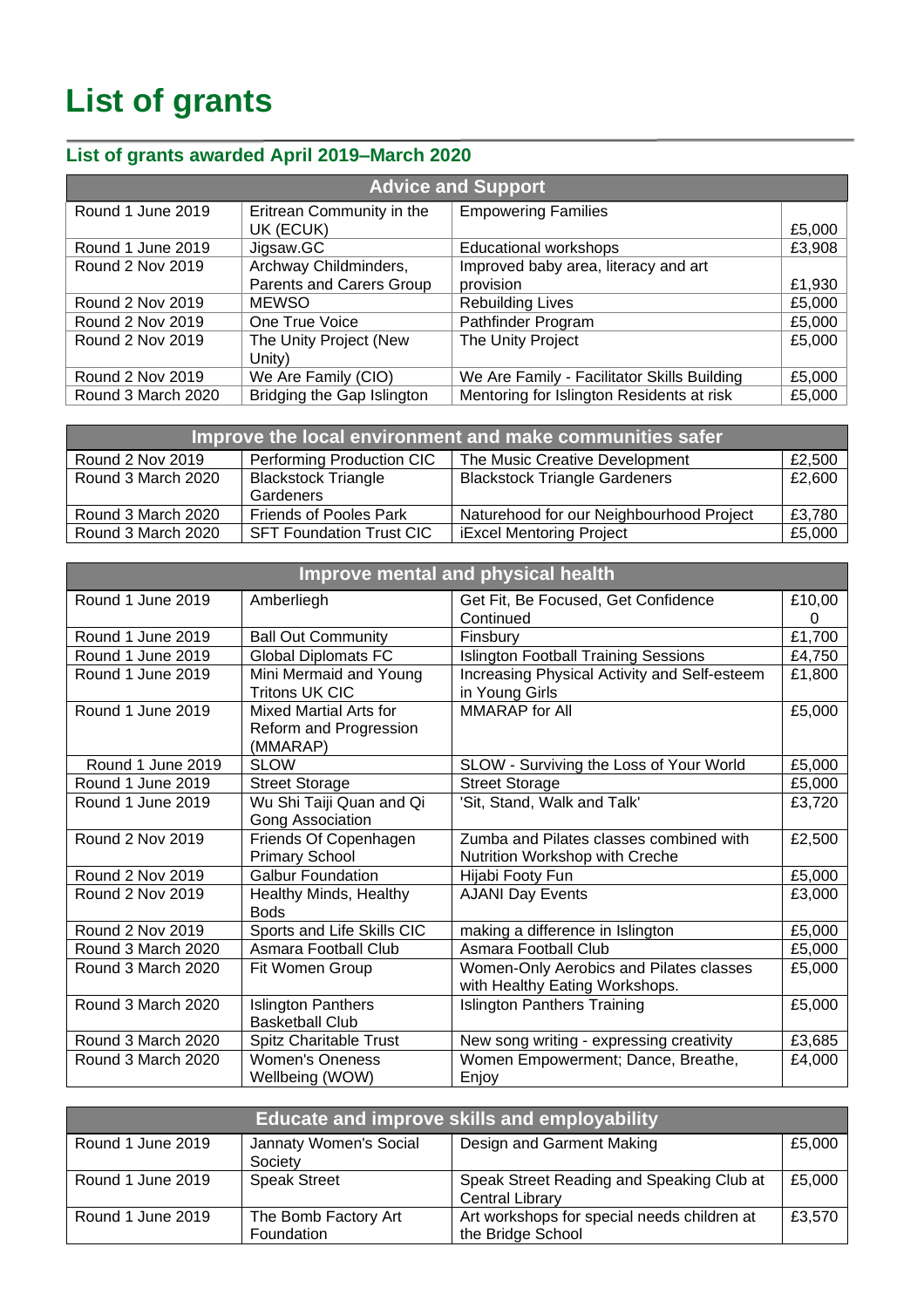| Round 1 June 2019       | The Turkish and Kurdish<br>Children's Group                          | Young People Educational Development<br>Program        | £5,000 |
|-------------------------|----------------------------------------------------------------------|--------------------------------------------------------|--------|
| Round 2 Nov 2019        | <b>Creative Opportunities</b>                                        | <b>Creative Opportunities Core Costs</b>               | £5,000 |
| <b>Round 2 Nov 2019</b> | Eat Club                                                             | Eat Club returns to Urban Hope                         | £4,340 |
| <b>Round 2 Nov 2019</b> | MahaDevi Yoga Centre                                                 | Access to Work - Supporting young people in<br>to work | £5,000 |
| Round 2 Nov 2019        | <b>Minority Matters LTD</b>                                          | Advantage Education and After School Club.             | £5,000 |
| Round 3 March 2020      | F.L.A.M.E Young Theatre<br>Players                                   | Movement 'n' Culture                                   | £5,000 |
| Round 3 March 2020      | <b>Highbury Vale Blackstock</b><br>Trust                             | GenXt - an IT training and employability<br>programme  | £5,000 |
| Round 3 March 2020      | St Peter's Children and<br>Young People's Activities<br>Group (SPAG) | SPAG Summer 2020                                       | £4,000 |
| Round 3 March 2020      | <b>YES Outdoors</b>                                                  | Breaking the Cycle – Fixing Bikes, Changing<br>Lives   | £5,000 |

| Reduce isolation and increase community involvement |                                                     |                                                                                     |        |
|-----------------------------------------------------|-----------------------------------------------------|-------------------------------------------------------------------------------------|--------|
| Round 1 June 2019                                   | Artbox London                                       | Free art workshop places for Islington<br>residents with learning disabilities      | £5,000 |
| Round 1 June 2019                                   | Federation of Iraqi<br>Refugees                     | Community building, support, integration<br>Islington's Iraqi and Kurdish residents | £9,900 |
| Round 1 June 2019                                   | <b>Healthy Generations</b>                          | Reducing Isolation - Increasing Health<br>Project                                   | £5,000 |
| Round 1 June 2019                                   | ValueYou                                            | Embedding the ValueYou scheme in the<br>Borough of Islington                        | £2,200 |
| Round 2 Nov 2019                                    | A and C Shining star                                | The Sharing and Learning Project                                                    | £1,000 |
| <b>Round 2 Nov 2019</b>                             | <b>Cut Moose</b>                                    | <b>Hilldrop Artistic Takeover</b>                                                   | £2,690 |
| Round 2 Nov 2019                                    | <b>Islington Pensioners Forum</b>                   | Islington Pensioners Forum social activities<br>programme                           | £3,500 |
| <b>Round 2 Nov 2019</b>                             | Maa Shanti                                          | Maa Shanti Empowerment Workshops                                                    | £5,000 |
| Round 2 Nov 2019                                    | St John's Way Patient<br><b>Participation Group</b> | SJW PPG Activities for Physical, Mental<br>Health and Social Wellbeing              | £1,500 |
| <b>Round 2 Nov 2019</b>                             | Sunday Club                                         | <b>Sunday Club</b>                                                                  | £4,000 |
| <b>Round 2 Nov 2019</b>                             | <b>Talking News Islington</b><br>(TNI)              | <b>Talking News Islington</b>                                                       | £3,000 |
| Round 2 Nov 2019                                    | The Olden Community<br>Garden                       | On-going maintenance of the 2 acre<br>community garden site                         | £3,000 |
| Round 3 March 2020                                  | Connaught Opera                                     | Demob Delights                                                                      | £5,000 |
| Round 3 March 2020                                  | <b>Cubed Collective</b>                             | <b>Vibast Art Project</b>                                                           | £5,000 |
| Round 3 March 2020                                  | Eritrean Youth Club                                 | Acro Dance and Drama                                                                | £4,980 |
| Round 3 March 2020                                  | <b>Finsbury and Clerkenwell</b><br>Volunteers       | Provision of services to alleviate isolation                                        | £4,000 |
| Round 3 March 2020                                  | <b>Islington Faces</b>                              | <b>LET'S CHAT table</b>                                                             | £830   |
| Round 3 March 2020                                  | The Wild Bunch Club                                 | Wild Bunch Club is 21                                                               | £5,000 |

### **List of grants awarded April 2018–March 2019**

| <b>Advice and Support</b> |                                                                   |                                                             |         |
|---------------------------|-------------------------------------------------------------------|-------------------------------------------------------------|---------|
| Round 1 June 2018         | Community Language<br><b>Support Services</b>                     | Towards core costs/co-ordinator                             | £10,000 |
| Round 1 June 2018         | We Are Family                                                     | Towards support and supervision for session<br>facilitators | £5,000  |
| Round 2 Nov 2018          | <b>MEWSO</b>                                                      | <b>Rebuilding Lives</b>                                     | £5,000  |
| Round 2 Nov 2018          | The Unity Project                                                 | Casework support and community for people<br>with NRPF      | £3,420  |
| Round 3 March 2019        | <b>Disability Action</b>                                          | <b>PIP Assessment Support Pilot</b>                         | £5,000  |
| Round 3 March 2019        | Islington Turkish Kurdish and<br>Cypriot Women's Welfare<br>Group | Advice and information service                              | £5,000  |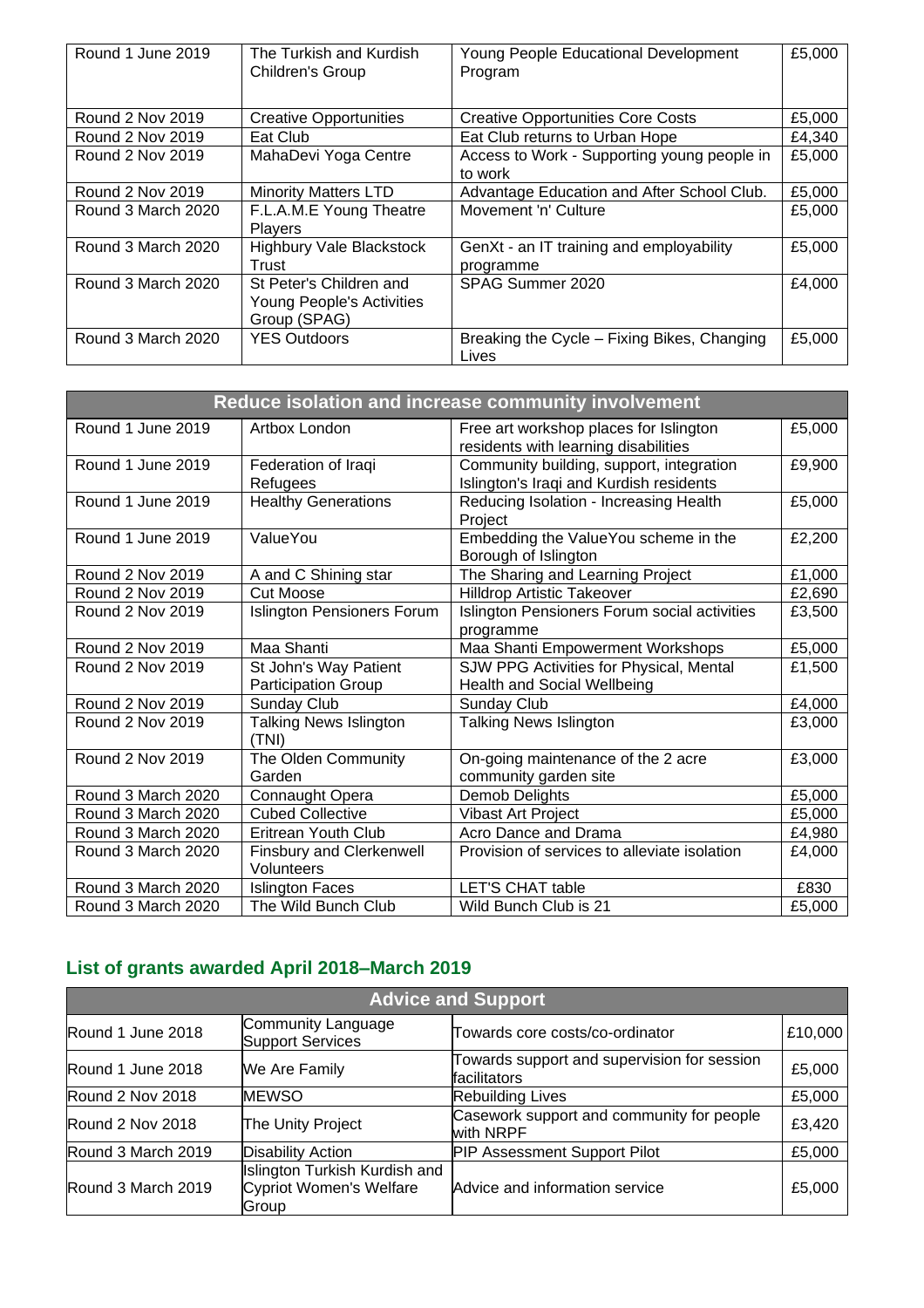| Improve the local environment and make communities safer                                                   |                               |                               |        |
|------------------------------------------------------------------------------------------------------------|-------------------------------|-------------------------------|--------|
| St. Mellitus Church, Tollington Towards an anti-knife crime project<br>Round 1 June 2018<br>£2,000<br>Park |                               |                               |        |
| Round 1 June 2018                                                                                          | <b>TheTOYProject</b>          | Towards rent for new premises | £5,000 |
| Round 3 March 2019                                                                                         | <b>Friends of Pooles Park</b> | Naturehood                    | £3.780 |

| Improve mental and physical health |                                               |                                                                                           |        |
|------------------------------------|-----------------------------------------------|-------------------------------------------------------------------------------------------|--------|
| Round 1 June 2018                  | <b>Culpeper Community Garden</b>              | Towards facilitated craft and cookery sessions<br>for members with mental health problems | £2,495 |
| Round 1 June 2018                  | <b>Pro Touch SA</b>                           | Towards physical and wellbeing activities for<br>young people                             | £4,320 |
| Round 1 June 2018                  | <b>SLOW Bereaved Parents</b><br>Support group | Towards core costs                                                                        | £5,000 |
| Round 2 Nov 2018                   | <b>EAGLE Recovery Project</b>                 | Core activities                                                                           | £5,000 |
| Round 2 Nov 2018                   | <b>Fit Women Group</b>                        | Women-Only aerobics, pilates and healthy<br>eating workshops                              | £5,000 |
| Round 2 Nov 2018                   | <b>GALBUR FOUNDATION</b>                      | Hijabi Footy Fun                                                                          | £5,000 |
| Round 2 Nov 2018                   | <b>Phoenix Pottery</b>                        | To continue to provide low-cost pottery classes<br>to disadvantaged local people.         | £5,000 |
| Round 3 March 2019                 | Christ Church Memory Café                     | <b>Christ Church Memory Cafe</b>                                                          | £2,550 |
| Round 3 March 2019                 | Sarah Agnes Foundation                        | SAFWellbeing                                                                              | £4,500 |
| Round 3 March 2019                 | <b>Islington Panthers Basketball</b><br>Club  | <b>Islington Panthers</b>                                                                 | £4,000 |
| Round 3 March 2019                 | <b>Highbury Walkers</b>                       | Ongoing development for Highbury Walkers                                                  | £884   |

| Educate and improve skills and employability |                              |                                                                                       |        |
|----------------------------------------------|------------------------------|---------------------------------------------------------------------------------------|--------|
| Round 1 June 2018                            | <b>Speak Street</b>          | Towards English language group sessions                                               | £5,000 |
| Round 1 June 2018                            | Sports And Life Skills CIC   | Towards a fitness and education programme<br>for young people                         | £5,000 |
| Round 1 June 2018                            | Eat Club                     | Towards a series of food tuition courses for<br>voung people                          | £4,310 |
| Round 1 June 2018                            | <b>Rising Stars Support</b>  | Towards a martial arts fitness and personal<br>development programme for young people | £5,000 |
| Round 2 Nov 2018                             | Creative Opportunities C.I.C | A space of our own                                                                    | £4,700 |
| Round 2 Nov 2018                             | <b>YES Outdoors</b>          | <b>Bicycle Maintenance Workshops</b>                                                  | £5,000 |
| Round 3 March 2019                           | <b>Go Forward Youth</b>      | <b>Share and Care</b>                                                                 | £4,914 |
| Round 3 March 2019                           | Kobani Kurdish School        | Kobani Kurdish School                                                                 | £5,000 |
| Round 3 March 2019                           | <b>Barrier Breakers</b>      | Soft Skills for Employability: workshop series at<br>City & Islington College         | £4,922 |

| Reduce isolation and increase community involvement |                                                        |                                                                                                         |        |
|-----------------------------------------------------|--------------------------------------------------------|---------------------------------------------------------------------------------------------------------|--------|
| Round 1 June 2018                                   | <b>Friends of King Square</b><br>Gardens               | Towards tools for a recently established<br>gardening group                                             | £500   |
| Round 1 June 2018                                   | Federation of Iraqi Refugees                           | Towards core costs                                                                                      | £4,912 |
| Round 1 June 2018                                   | <b>Healthy Generations</b>                             | Towards tea dances and sing alongs for elderly<br>residents                                             | £5,000 |
| Round 1 June 2018                                   | King Square TRA                                        | Towards tools for the TRA gardening group                                                               | £1,500 |
| Round 1 June 2018                                   | Amberleigh                                             | Towards singing and drumming sessions and<br>co-ordination                                              | £5,000 |
| Round 1 June 2018                                   | Talking News Islington (TNI)                           | Towards production of a monthly talking<br>newspaper for blind residents                                | £2,000 |
| Round 1 June 2018                                   | Trust                                                  | Angel Community Canal Boat Towards canal boat day trips for local<br>community groups                   | £2,500 |
| Round 2 Nov 2018                                    | Asian Women Lone Parents<br><b>Association (AWLPA)</b> | Workshops to increase knowledge on staying<br>safe and improving access to support                      | £5,000 |
| Round 2 Nov 2018                                    | Connaught Opera                                        | Moonlight & Roses - Romantic Musical<br>Memories                                                        | £4,200 |
| Round 2 Nov 2018                                    | <b>Eritrean Youth Club</b>                             | To continue and further develop of the Football<br>Development Team and the Cultural Group<br>sessions. | £5,000 |
| Round 2 Nov 2018                                    | Finsbury & Clerkenwell<br>Volunteers                   | Ongoing delivery of services                                                                            | £5,000 |
| Round 2 Nov 2018                                    | Goodinge Community Centre Families in the Communities  |                                                                                                         | £5,000 |